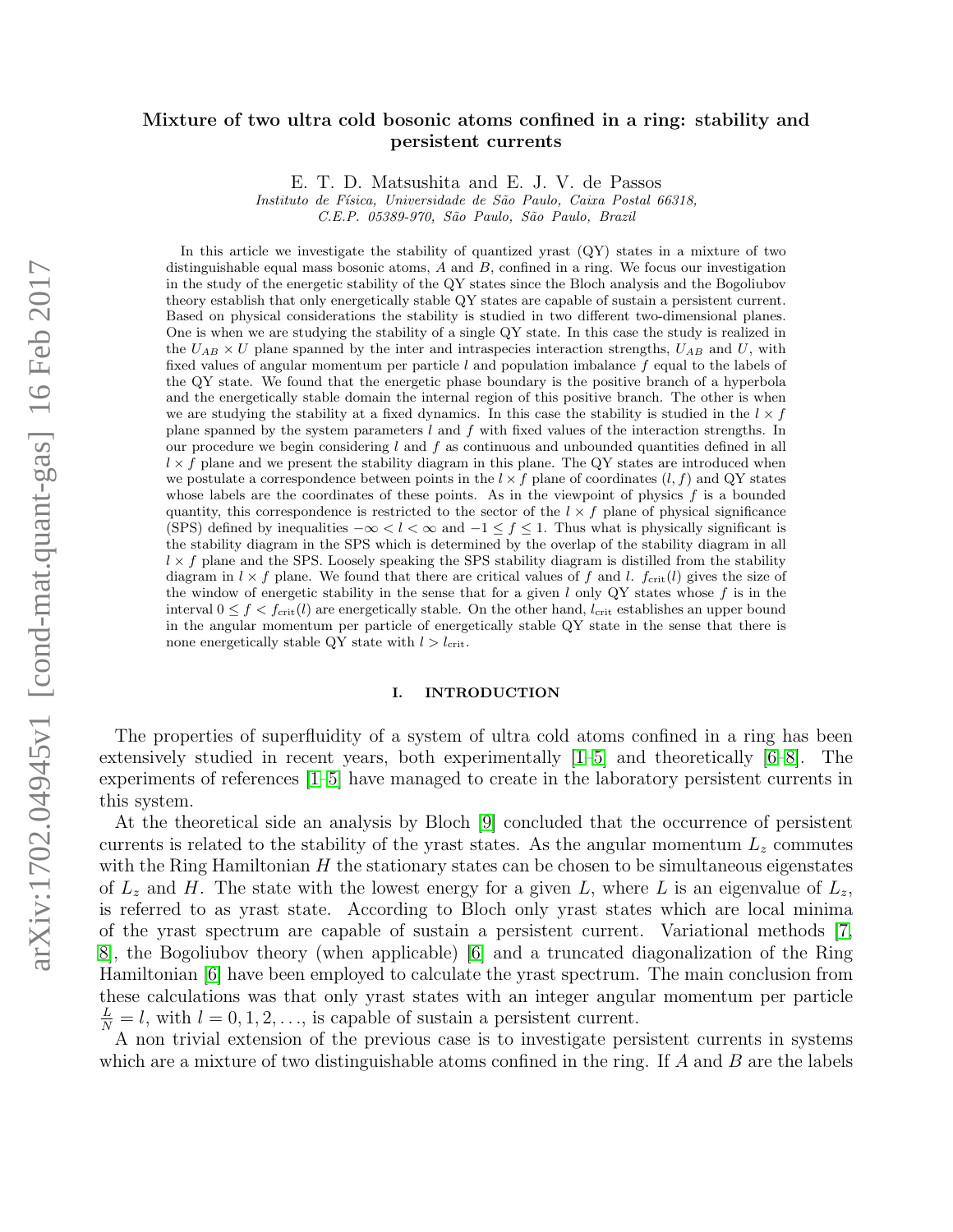of the two species, we have a mixture of  $N_A$  atoms of specie A and  $N_B$  atoms of specie B, the total number of atoms being equal to  $N = N_A + N_B$  and the total angular momentum equal to  $L = L_A + L_B$ . At fixed value of N the number of atoms of each species can be parameterized as  $N_A = \frac{N}{2}$  $\frac{N}{2}(1-f)$  and  $N_B = \frac{N}{2}$  $\frac{N}{2}(1+f)$  where f is the population imbalance,  $-1 \leq f \leq 1$ . The atoms interact via a contact interaction with strengths  $U_{AA}$ ,  $U_{BB}$  and  $U_{AB}$ . Quantitative studies of this system have been done only by variational methods in the limit of equal [\[10](#page-15-6)[–14\]](#page-15-7) and unequal [\[15\]](#page-15-8) interaction strengths.

In this article we investigate, in the framework of the Bogoliubov theory, the stability properties of quantized yrast (QY) states in a mixture of two equal mass distinguishable atoms. In our analysis we consider equal intraspecies interaction strengths,  $U_{AA} = U_{BB} \equiv U$  different from interspecies interaction strength  $U_{AB}$ . In the Bogoliubov theory the determination of the stability of an equilibrium state is based on the following criterion: (i) if the energies of the elementary excitations are all real the equilibrium state is dynamically stable [\[16–](#page-15-9)[18\]](#page-15-10); (ii) if the energies of the elementary excitations are all real and positive the equilibrium state is energetically stable [\[15,](#page-15-8) [18,](#page-15-10) [19\]](#page-15-11). This criterion is based on the following property. In the Bogoliubov theory there is a transformation that diagonalizes any quadratic form, in particular, the Effective Hamiltonian [\[20\]](#page-15-12). The eigenvalues can be complex or real. If at least one eigenvalue is complex the equilibrium state is dynamically unstable. When the eigenvalues are real they come in pairs of eigenvectors with opposite eigenvalues and opposite norm. The elementary excitation is assigned to the eigenvector of positive norm whose eigenvalue is the energy of the elementary excitation. If there is at least one eigenvector with positive norm and negative eigenvalue the equilibrium state is energetically unstable. If all the eigenvectors of positive norm have positive eigenvalues the equilibrium state is energetically stable [\[15,](#page-15-8) [18,](#page-15-10) [19\]](#page-15-11).

Since an energetically stable QY state is a local minimum and taking into consideration the Bloch analysis [\[9\]](#page-15-4) we conclude that only the energetically stable QY states are capable of sustain a persistent current. We focus our investigation in the study of the energetic stability of the QY states. We solved the Bogoliubov-de Gennes equations of the model to find analytic expressions for the energies of the elementary excitations written in terms of the system parameters  $(U_{AB}, U, l, f)$ . These system parameters span a four-dimensional system parameters space. The QY state is specified by two labels, the angular momentum per particle  $l$  and the population imbalance f. The dynamics is specified by U and  $U_{AB}$ . Based on Bogoliubov criterion we determine the inequalities that when satisfied define the region of the system parameters space where the QY states are energetically stable. The inequalities when expressed in terms of the system parameters are of the form  $\mathcal{F}_1(U_{AB}, U, l, f) > 0$  and  $\mathcal{F}_2(U_{AB}, U, l, f) > 0$ , therefore the energetically stable domain is given by the intersection of the domains of each inequality  $\mathcal{F}_1 \cap \mathcal{F}_2$ . The boundary of the  $\mathcal{F}_1 \cap \mathcal{F}_2$  domain is an hypersurface in the system parameters space which will be identified as the phase boundary hypersurface. It is very difficult to handle these inequalities in the four-dimensional space. Nevertheless we found two cases where physical considerations, taking into account that we are studying the stability of QY states, reduce the study in the four-dimensional space to a study in a two-dimensional plane. In the first case we are studying the stability of a single  $\mathbb{Q}Y$  state. In this case the values of the system parameters l and f should be fixed equal to the labels of the QY state,  $l = l_p$  and  $f = f_p$ . If we fix the values of  $l$  and  $f$  in the phase boundary hypersurface it reduces to a curve in a two-dimensional plane spanned by the system parameters  $U_{AB}$  and U. This curve is the parameter dependent phase boundary in the  $U_{AB} \times U$  plane and is the intersection of the phase boundary hypersurface with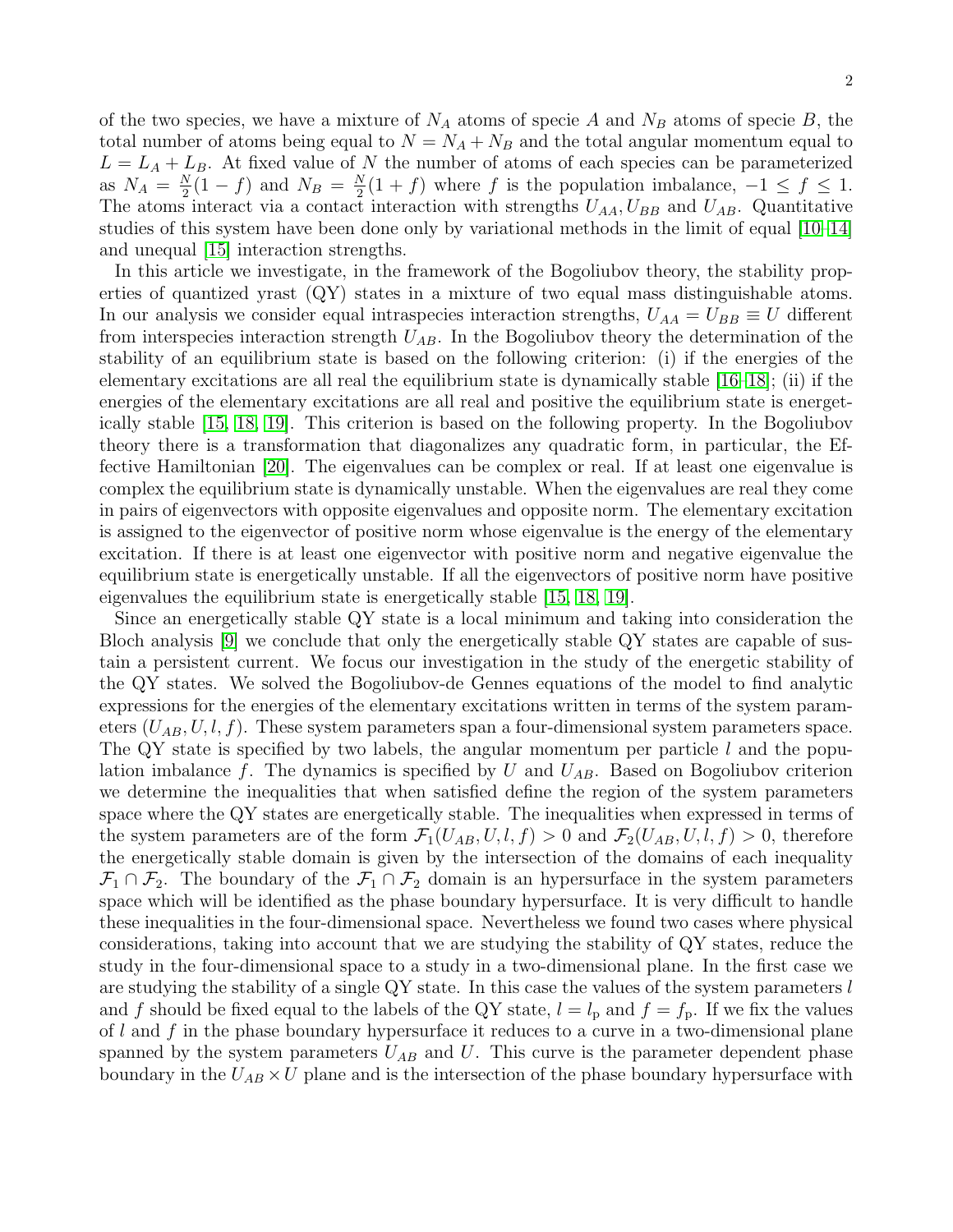the hyperplanes  $l = l_{\rm p}$  and  $f = f_{\rm p}$ . The stability diagram in the  $U_{AB} \times U$  plane determine the region of energetic stability in this plane. In the second case we are studying the stability at a fixed dynamics. If we fix the values of  $U_{AB}$  and U in the phase boundary hypersurface it reduces to a curve in a two-dimensional plane spanned by the system parameters  $l$  and  $f$ . This curve is the parameter dependent phase boundary in the  $l \times f$  plane and is equal to the intersection of the phase boundary hypersurface with the hyperplanes  $U_{AB} = U_{ABp}$  and  $U = U_p$ . The stability diagram in the  $l \times f$  plane determine the region of energetic stability in this plane. The QY states appear when we postulate a correspondence between points in the  $l \times f$  plane of coordinates  $(l, f)$  and the QY states whose labels are the coordinates of these points. Until now we consider  $l$  and  $f$  as continuous and unbounded quantities. However, in the viewpoint of physics, f is a bounded quantity and the correspondence is restricted to the sector of the  $l \times f$ plane of physical significance (SPS) defined by inequalities  $-\infty < l < \infty$  and  $-1 \le f \le 1$ . This correspondence extends to the stability properties. The regime of stability of a QY state whose labels are l and f is equal to the regime of stability of the corresponding point in the SPS. Therefore we can identify the energetically stable QY states as the ones whose corresponding points in the SPS are localized in the energetically stable domain in the  $l \times f$  plane.

Recently it appeared in the literature a theoretical work [\[15\]](#page-15-8) which, besides other applications, investigate the stability of QY states. Both of us found identical inequalities that define the region of energetic stability of the mixture and studied the stability in planes spanned by pairs of system parameters. We differ by the choice of the planes. Our choice of the  $U_{AB} \times U$  and  $l \times f$  planes is based on its physical significance and straightforward physical interpretation. On the other hand, the reference [\[15\]](#page-15-8) overlooked the importance of these planes choosing instead to study the stability, broadly speaking, in the  $U \times f$  plane.

This article is organized as follows: In Section II we describe the system under consideration and we define the states that will be identified with the QY states compatible with the Bogoliubov theory. We discussed briefly our method to solve the Bogoliubov-de Gennes equations of the model and we found analytic expressions for the energy of the elementary excitations written in terms of the system parameters. Based on the Bogoliubov stability criterion, we determine the inequalities that when satisfied are the necessary and sufficient conditions for QY states to be dynamically and energetically stable. In Section III we present the stability diagram in the  $U_{AB} \times U$  plane to show that the energetic phase boundary is the positive branch of a hyperbola and the energetically stable domain is the internal region of this positive branch. The stability in the rarefied limit was also examined. In Section IV we present the stability diagram in the SPS and we investigate the consequences of the occurrence of two critical quantities:  $f_{\rm crit}(l)$  and  $l_{\rm crit}$ . In Section V we present a summary and our conclusions.

# II. BOGOLIUBOV STABILITY CRITERION

### A. The System

In our system, a two-component gas is confined in a tight toroidal trap of radius  $R$  and crosssection S, the ring. The two-component gas is a mixture of  $N_A$  atoms of specie A and  $N_B$ atoms of specie B with  $N = N_A + N_B$  fixed. The Ring Hamiltonian, in units of  $\frac{\hbar^2}{2M}$  $\frac{\hbar^2}{2MR^2}$ , in second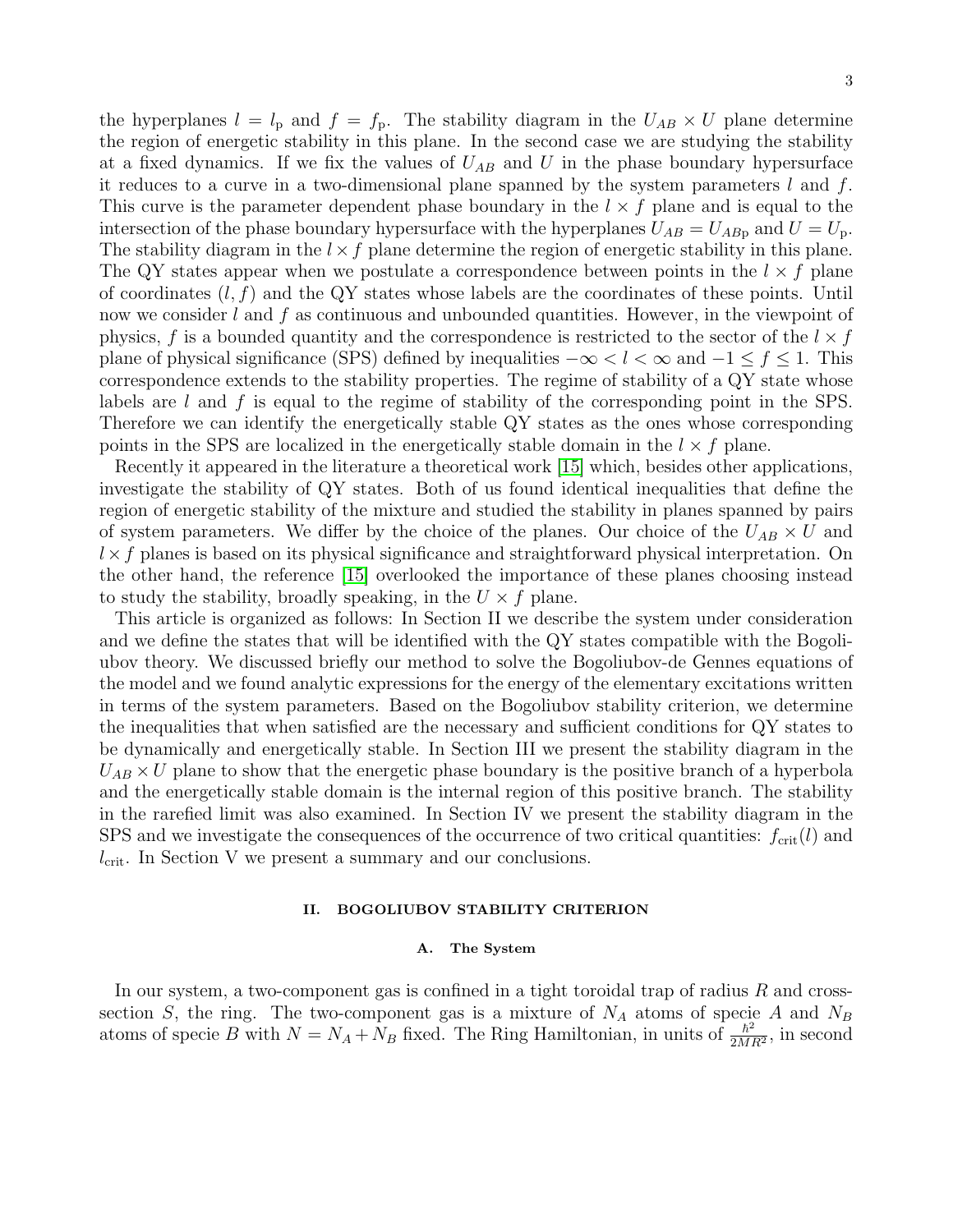quantization reads

$$
H = \sum_{s} \sum_{m} m^{2} a_{s,m}^{\dagger} a_{s,m} + \frac{1}{2} \sum_{s,s'} \sum_{m_i} U_{ss'} a_{s,m_1}^{\dagger} a_{s',m_2}^{\dagger} a_{s,m_3} a_{s',m_4} \delta_{m_1+m_2,m_3+m_4}
$$
 (1)

where  $a_{s,m}$   $(a_{s,m}^{\dagger})$  is the bosonic annihilation (creation) operator of an atom of specie  $s = A, B$ in an eigenstate of  $l_z$  with eigenvalue m and  $U_{ss'} = \frac{4Ra_{ss'}}{S}$  $\frac{a_{ss'}}{S}$  is the interaction strength between atoms of species s and s', in units of  $\frac{\hbar^2}{2M}$  $\frac{\hbar^2}{2MR^2}$ , with  $a_{ss'}$  being the respective s–wave scattering length.

In this paper we investigate the stability properties of the QY states in a mixture of population imbalance  $f = \frac{N_B - N_A}{N}$  $\frac{-N_A}{N}$ . In a mean field theory, a QY state of angular momentum equal to  $L = Nl$ is a Bose condensed state where the  $N_A$  atoms of specie A and the  $N_B$  atoms of specie B occupy the same eigenstate of  $l_z$  of eigenvalue l and wave function  $\phi_l(\theta) = \frac{1}{\sqrt{2}}$  $\frac{1}{2\pi}e^{il\theta}$ . This Bose condensed state has angular moment equal to  $L = N_A l + N_B l = N l$  and is a uniform density solution of the GP equations, with chemical potentials equal to

$$
\mu_A = l^2 + (N_A - 1)U_{AA} + N_B U_{AB}
$$
 and  $\mu_B = l^2 + (N_B - 1)U_{BB} + N_A U_{AB}.$  (2)

### B. Elementary excitations

In the Bogoliubov theory the QY state is identified with the vacuum of the shifted operators  $c_{s,m}$  defined by

$$
a_{s,m} = c_{s,m} + z_{s,l} \delta_{m,l} \tag{3}
$$

where  $z_{s,l}$  are c−numbers which appear as a shift in the Bose condensed state  $a_{s,l}$  and will be determined later on. Next we write the Grand-Hamiltonian  $\mathcal{H} \equiv H - \sum_{s} \mu_{s} N_{s}$  as a normal order expansion with respect to the shifted operators,  $\mathcal{H} = \sum_{i=0}^{4} \mathcal{H}_i$ , where the term  $\mathcal{H}_i$  involves i shifted operators.

The expectation value of the Grand-Hamiltonian in the vacuum state is equal to,

$$
\langle \mathcal{H} \rangle = \sum_{s} (l^2 - \mu_s) |z_{s,l}|^2 + \frac{1}{2} \sum_{s,s'} U_{ss'} |z_{s,l}|^2 |z_{s'l}|^2. \tag{4}
$$

The vacuum is identified with the stationary state of the Grand-Hamiltonian subject to the number-conserving constraints  $N_s = |z_{s,l}|^2$  for  $s = A, B$  leading to the equations

<span id="page-3-0"></span>
$$
(l^2 - \mu_A + U_{AA} |z_{A,l}|^2 + U_{AB} |z_{B,l}|^2) z_{A,l} = 0
$$
\n(5a)

$$
(l^2 - \mu_B + U_{BB} |z_{B,l}|^2 + U_{AB} |z_{A,l}|^2) z_{B,l} = 0
$$
 (5b)

The Eqs. [\(5a\)](#page-3-0) and [\(5b\)](#page-3-0) are invariant by a phase change of the  $z_{s,l}$  therefore we can take these c−numbers as real and equal to  $z_{A,l} = \sqrt{N_A}$  and  $z_{B,l} = \sqrt{N_B}$  which reduces the Eqs. [\(5a\)](#page-3-0) and  $(5b)$  to

$$
\mu_A = l^2 + N_A U_{AA} + N_B U_{AB} \tag{6a}
$$

$$
\mu_B = l^2 + N_B U_{BB} + N_A U_{AB}.\tag{6b}
$$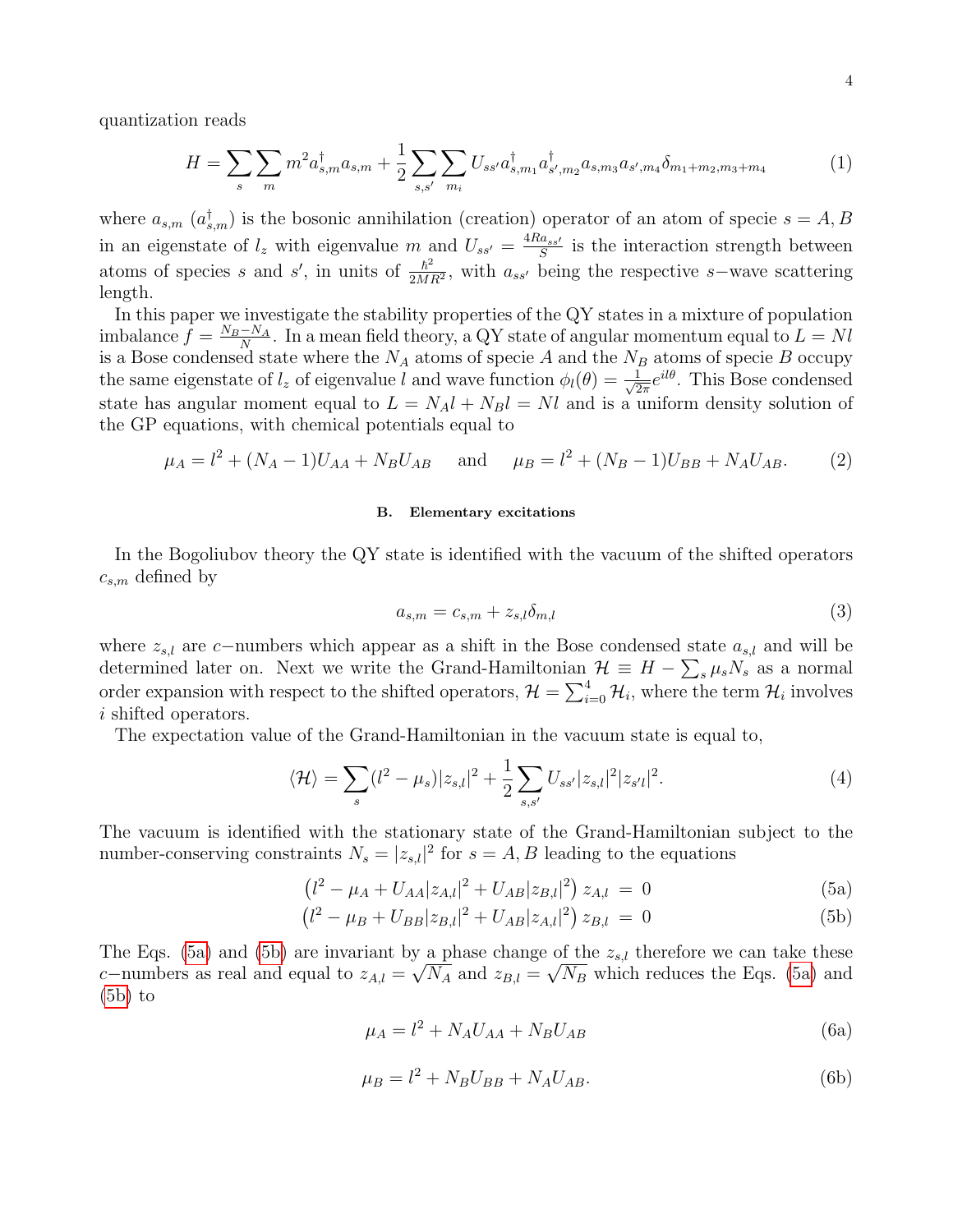This vacuum has the property of making the linear term  $\mathcal{H}_1$  identically zero.

The dynamics in the neighborhood of an equilibrium state is described by an Effective Hamiltonian which is the normal ordered expansion of the Grand-Hamiltonian up to the second order in the shifted operators. Since  $\mathcal{H}_0$  is a constant and  $\mathcal{H}_1$  identically zero, the Effective Hamiltonian reduces to the quadratic term  $\mathcal{H}_2$  given by

<span id="page-4-0"></span>
$$
\mathcal{H}_2 = \sum_{s,s'} \sum_m \left[ (m^2 - l^2) \delta_{s,s'} + U_{ss'} \sqrt{N_s N_{s'}} \right] c_{s,m}^{\dagger} c_{s',m} + \frac{1}{2} \sum_{s,s'} \sum_q U_{ss'} \sqrt{N_s N_{s'}} (c_{s,l+q} c_{s',l-q} + c_{s',l-q}^{\dagger} c_{s,l+q}^{\dagger})
$$
\n(7)

with q being the transferred angular momentum. The diagonalization of a quadratic form of bosonic operators is a standard problem fully explained in reference [17]. The energies and the composition of the elementary excitations are found solving the Bogoliubov-de Gennes (BdG) equations. To deduce the BdG equations, notice that an inspection of [\(7\)](#page-4-0) reveals that the coupling structure is such that only pairs  $(l \pm q)_{A}$  and  $(l \pm q)_{B}$  with  $q \ge 0$  are coupled which allow us to express  $\mathcal{H}_2$  as

$$
\mathcal{H}_{2} = \sum_{s,s'} h_{s,l;s',l} c_{s,l}^{\dagger} c_{s',l} + \frac{1}{2} \Delta_{s,l;s',l} \left( c_{s,l} c_{s',l} + c_{s',l}^{\dagger} c_{s,l}^{\dagger} \right)
$$
  
+ 
$$
\sum_{q>0} \sum_{s,s'} \left[ h_{s,l+\lambda q;s',l+\lambda'q} c_{s,l+\lambda q}^{\dagger} c_{s',l+\lambda'q} + \frac{1}{2} \Delta_{s,l+\lambda q;s',l+\lambda'q} \left( c_{s,l+\lambda q} c_{s',l+\lambda'q} + c_{s',l+\lambda'q}^{\dagger} c_{s,l+\lambda q}^{\dagger} \right) \right]
$$
(8a)

where  $\lambda, \lambda' = \pm 1$  give the sign of the transferred angular momentum |q| and

<span id="page-4-1"></span>
$$
h_{s,l+\lambda q;s',l+\lambda'q} = \left[ (q^2 + 2\lambda q l) \delta_{s,s'} + U_{ss'} \sqrt{N_s N_{s'}} \right] \delta_{\lambda,\lambda'} \tag{8b}
$$

$$
\Delta_{s,l+\lambda q;s',l+\lambda'q} = U_{ss'}\sqrt{N_s N_{s'}}\delta_{\lambda,-\lambda'}.
$$
\n(8c)

The BdG equations can be seen as a non-hermitian eigenvalue problem  $\mathcal{M}V = E\eta V$  with  $\mathcal{M} =$  $\begin{bmatrix} h & \Delta \end{bmatrix}$  $\Delta^*$   $h^*$ 1 being the BdG hermitian matrix whose elements are given by Eqs. [\(8b\)](#page-4-1) and [\(8c\)](#page-4-1),  $V = \begin{bmatrix} u & v \end{bmatrix}^T$  is the eigenvector corresponding to the eigenvalue (excitation energy) E and  $\eta = \text{diag}(1, -1)$  is the bosonic metric.

It is known that the excitation energies for  $l \neq 0$  case differ from excitation energies for  $l = 0$ case from a l−dependent shift  $\pm 2ql$ , [\[15\]](#page-15-8). In turn, in the l = 0 case the BdG equations can be solved leading to a double degenerate spin and density modes [14] whose excitation energies are

<span id="page-4-2"></span>
$$
E_d = \sqrt{\frac{1}{2} \left[ c_{AA} + c_{BB} + \sqrt{(c_{AA} + c_{BB})^2 - 4(c_{AA}c_{BB} - c_{AB}^2)} \right]}
$$
(9a)

<span id="page-4-3"></span>
$$
E_s = \sqrt{\frac{1}{2} \left[ c_{AA} + c_{BB} - \sqrt{(c_{AA} + c_{BB})^2 - 4(c_{AA}c_{BB} - c_{AB}^2)} \right]}
$$
(9b)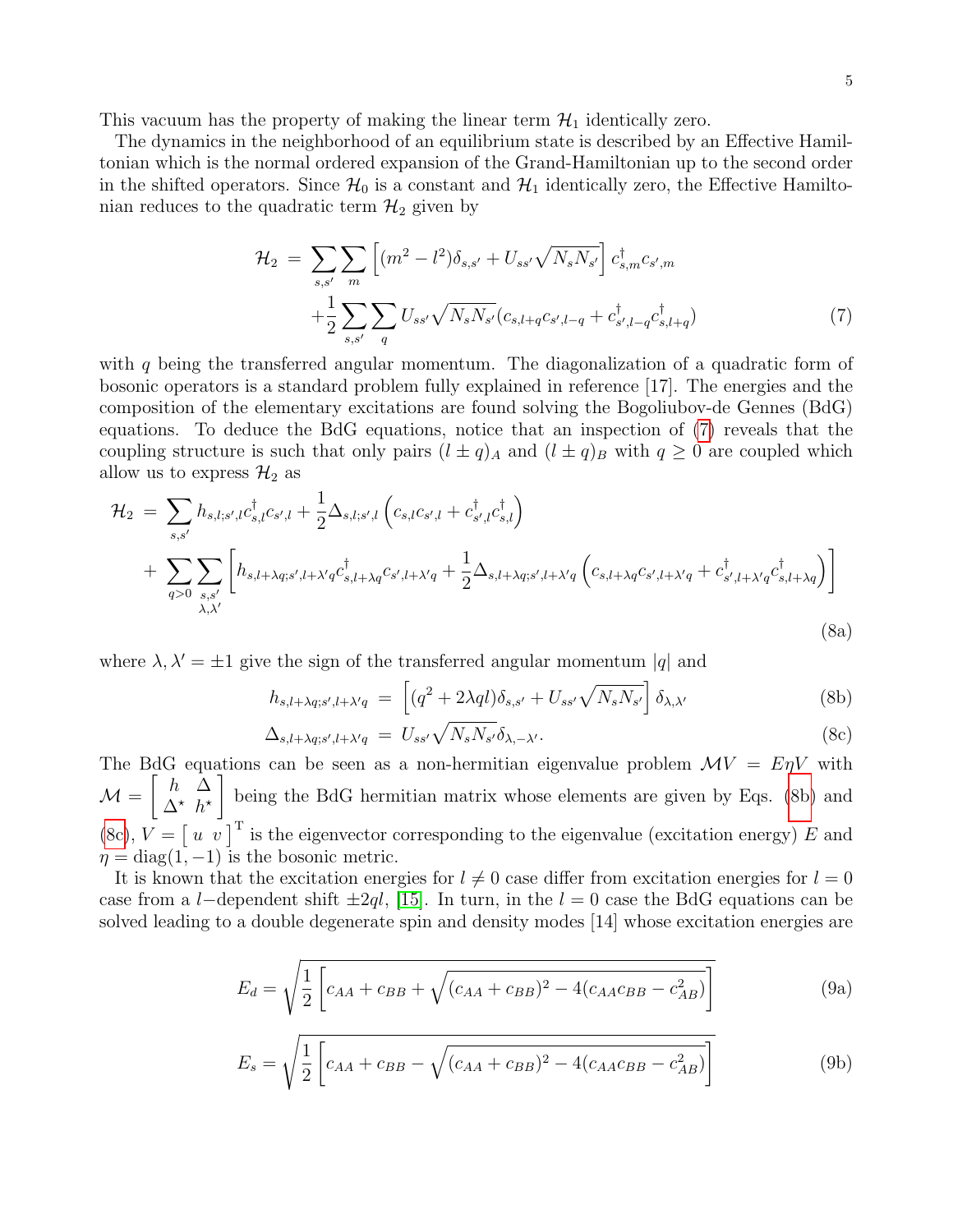where

$$
c_{AA} \equiv q^2(q^2 + 2U_{AA}N_A),
$$
  $c_{BB} \equiv q^2(q^2 + 2U_{BB}N_B)$  and  $c_{AB} \equiv 2q^2U_{AB}\sqrt{N_AN_B}.$  (9c)

Thus the excitation energies for  $l \neq 0$  case are non-degenerate and given by  $E_d \pm 2ql$  and  $E_s \pm 2ql$ . What is lacking is a proof of the connection between the excitation energies of  $l = 0$ and  $l \neq 0$ . An outline of a proof goes as follow. As a consequence of the coupling structure of the Effective Hamiltonian, the BdG hermitian matrix  $\mathcal M$  is diagonal in blocks of dimension  $4 \times 4$  when  $q = 0$  and  $8 \times 8$  when  $q > 0$  revealing that the excitation spectrum is composed of one doublet and quadruplets specified by the value of the magnitude of the transferred angular momentum  $q > 0$ . The doublet diagonalization gives two zero energy modes which leads to an indifferent equilibrium which does not affect the stability of the QY states and will be ignored from now on. The  $8\times 8$  eigenvalue problem of BdG decomposes into two  $4\times 4$  ones which when written as an eigenvalue problem for shifted eigenvalues  $+2ql$  and  $-2ql$  become independent of l and equal to the  $l = 0$  case.

# C. Dynamical stability criterion

According to the Bogoliubov theory an equilibrium state is dynamically stable if all the excitation energies are real. The existence of at least one complex energy is sufficient to guarantee the dynamical instability of the corresponding equilibrium state. As  $E_s < E_d$  we see that the energies of the quadruplet with transferred angular momentum  $q$  are real if  $E_s^2$  is real and positive. From [\(9a\)](#page-4-2) and [\(9b\)](#page-4-3), this condition is satisfied if

<span id="page-5-0"></span>
$$
c_{AA} + c_{BB} > 0, \qquad c_{AA}c_{BB} - c_{AB}^2 > 0 \qquad \text{and} \qquad (c_{AA} + c_{BB})^2 - 4(c_{AA}c_{BB} - c_{AB}^2) > 0. \tag{10}
$$

The last inequality is always satisfied since it is equal to  $(c_{AA} - c_{BB})^2 + 4c_{AB}^2 > 0$ . The other two inequalities of [\(10\)](#page-5-0) can be cast into the form

(D1) 
$$
\left(U_{AA}N_A + \frac{q^2}{2}\right) + \left(U_{BB}N_B + \frac{q^2}{2}\right) > 0
$$
  
(D2) 
$$
\left(U_{AA}N_A + \frac{q^2}{2}\right)\left(U_{BB}N_B + \frac{q^2}{2}\right) - U_{AB}^2N_AN_B > 0
$$
 (11)

In the  $U_{AA}N_A \times U_{BB}N_B$  plane these inequalities define a domain where the boundary is the positive branch of the hyperbola  $\left(U_{AA}N_A + \frac{q^2}{2}\right)$  $\left(U_{BB}N_{B}+\frac{q^{2}}{2}\right)$   $\left(U_{BB}N_{B}+\frac{q^{2}}{2}\right)$  $\left(\frac{q^2}{2}\right) - U_{AB}^2 N_A N_B = 0$  of center at  $\left(-\frac{q^2}{2}\right)$  $\frac{q^2}{2}, -\frac{q^2}{2}$  $\left(\frac{q^2}{2}\right)$  and semi-major axis  $|U_{AB}|$ √  $2N_AN_B$ . In this domain the energies of quadruplet q are all real. However we need to determine the domain where the energies of all quadruplets are real. A consequence of the properties of the hyperbola is that the variation of  $q$  leads to a translation of this curve along its axis  $U_{AA}N_A - U_{BB}N_B = 0$ . As the center is a decreased function of q we see that the domain of the quadruplet  $q_{min} = 1$  is contained in the domain of all the other quadruplets. Therefore, we conclude that the energies of all quadruplets are real if the energies of the quadruplet  $q_{\min} = 1$  are real. Thus the equilibrium state is dynamically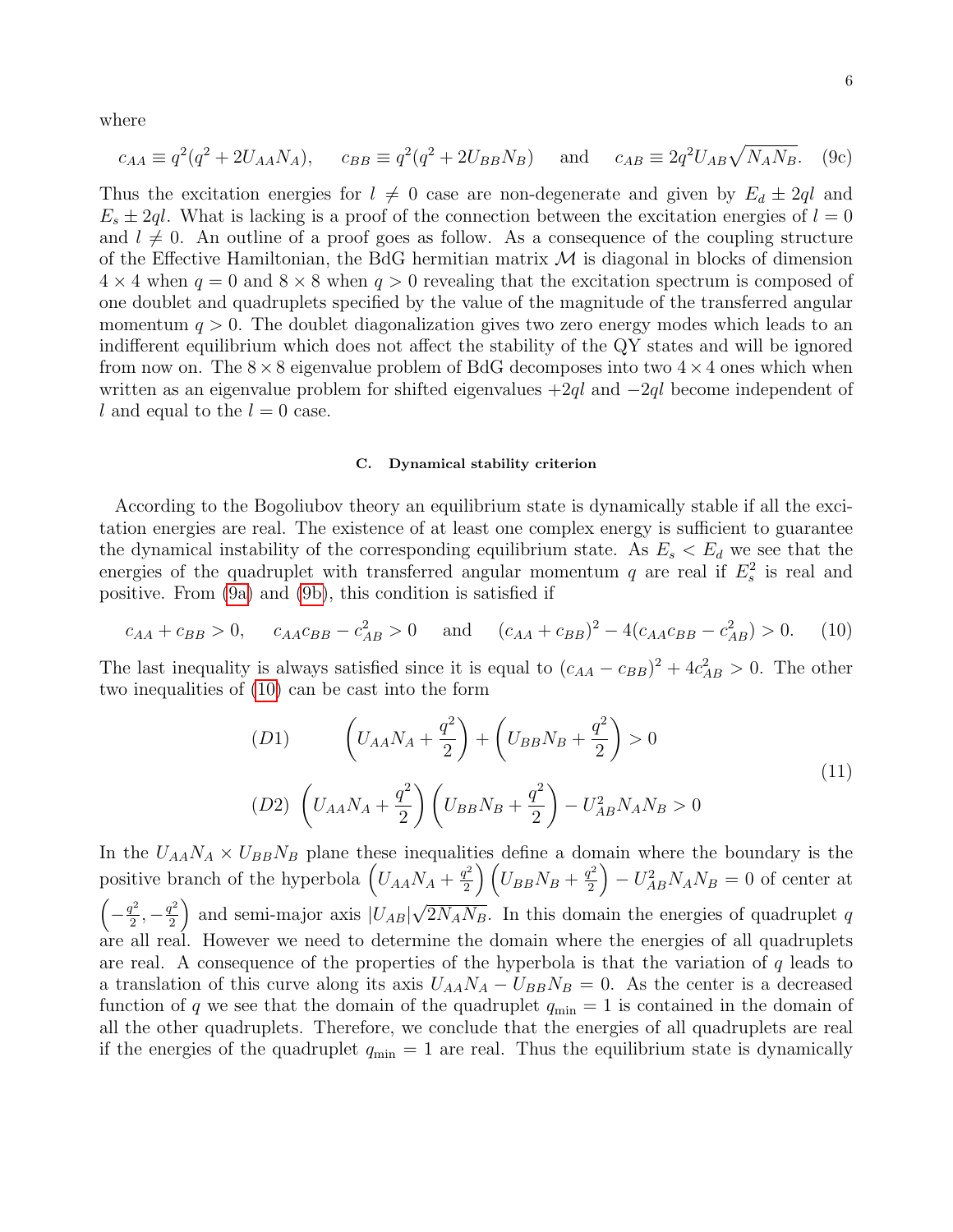stable if

<span id="page-6-2"></span>(D1) 
$$
\left(U_{AA}N_A + \frac{1}{2}\right) + \left(U_{BB}N_B + \frac{1}{2}\right) > 0
$$
  
(D2) 
$$
\left(U_{AA}N_A + \frac{1}{2}\right)\left(U_{BB}N_B + \frac{1}{2}\right) - U_{AB}^2N_AN_B > 0
$$
 (12)

These conditions do not depend on the angular momentum per particle l of the QY state.

# D. Energetic stability criterion

According to the Bogoliubov theory an equilibrium state is energetically stable if all the excitation energies are real and positive. As  $E_d > E_s$ , the energies of a quadruplet q are positive if  $E_s > 2ql$  which implies that

<span id="page-6-0"></span>
$$
c_{AA} + c_{BB} - 8q^2 l^2 > 0 \quad \text{and} \quad (c_{AA} - 4q^2 l^2)(c_{BB} - 4q^2 l^2) - c_{AB}^2 > 0. \tag{13}
$$

The inequalities [\(13\)](#page-6-0) can be cast into the form

(E1) 
$$
\left[U_{AA}N_A - \frac{4l^2 - q^2}{2}\right] + \left[U_{BB}N_B - \frac{4l^2 - q^2}{2}\right] > 0
$$
  
(E2) 
$$
\left[U_{AA}N_A - \frac{4l^2 - q^2}{2}\right] \left[U_{BB}N_B - \frac{4l^2 - q^2}{2}\right] - U_{AB}^2N_AN_B > 0
$$
 (14)

The analysis of these inequalities is analogous to the previous case. The only change is that the center of the hyperbola is now  $\left(\frac{4l^2-q^2}{2}\right)$  $\frac{-q^2}{2}, \frac{4l^2-q^2}{2}$  $\left(\frac{-q^2}{2}\right)$ . It follows that if the energies of the quadruplet  $q_{\min} = 1$  are positive then the energies of all quadruplets are positive. Thus the equilibrium state is energetically stable if

<span id="page-6-1"></span>(E1) 
$$
\left[U_{AA}N_A - \frac{4l^2 - 1}{2}\right] + \left[U_{BB}N_B - \frac{4l^2 - 1}{2}\right] > 0
$$
  
(E2) 
$$
\left[U_{AA}N_A - \frac{4l^2 - 1}{2}\right] \left[U_{BB}N_B - \frac{4l^2 - 1}{2}\right] - U_{AB}^2 N_A N_B > 0
$$
 (15)

Different from the dynamical stability conditions, the energetic stability conditions depend on the angular momentum per particle  $l$  of the QY state.

## III. STABILITY IN THE  $U_{AB} \times U$  PLANE

In this section we are interested in the study of the properties of energetic stability of a single  $\mathbb{Q}Y$  state of angular momentum per particle equal to l in a mixture of population imbalance equal to f, in function of the intraspecies, u, and interspecies,  $u_{AB}$ , interaction strengths where  $u \equiv NU$  and  $u_{AB} \equiv NU_{AB}$ . In the discussion that follows we will not consider the  $l = 0$  state since it does not carry a current. Besides in a  $l = 0$  state, energetic stability is equivalent to dynamical stability.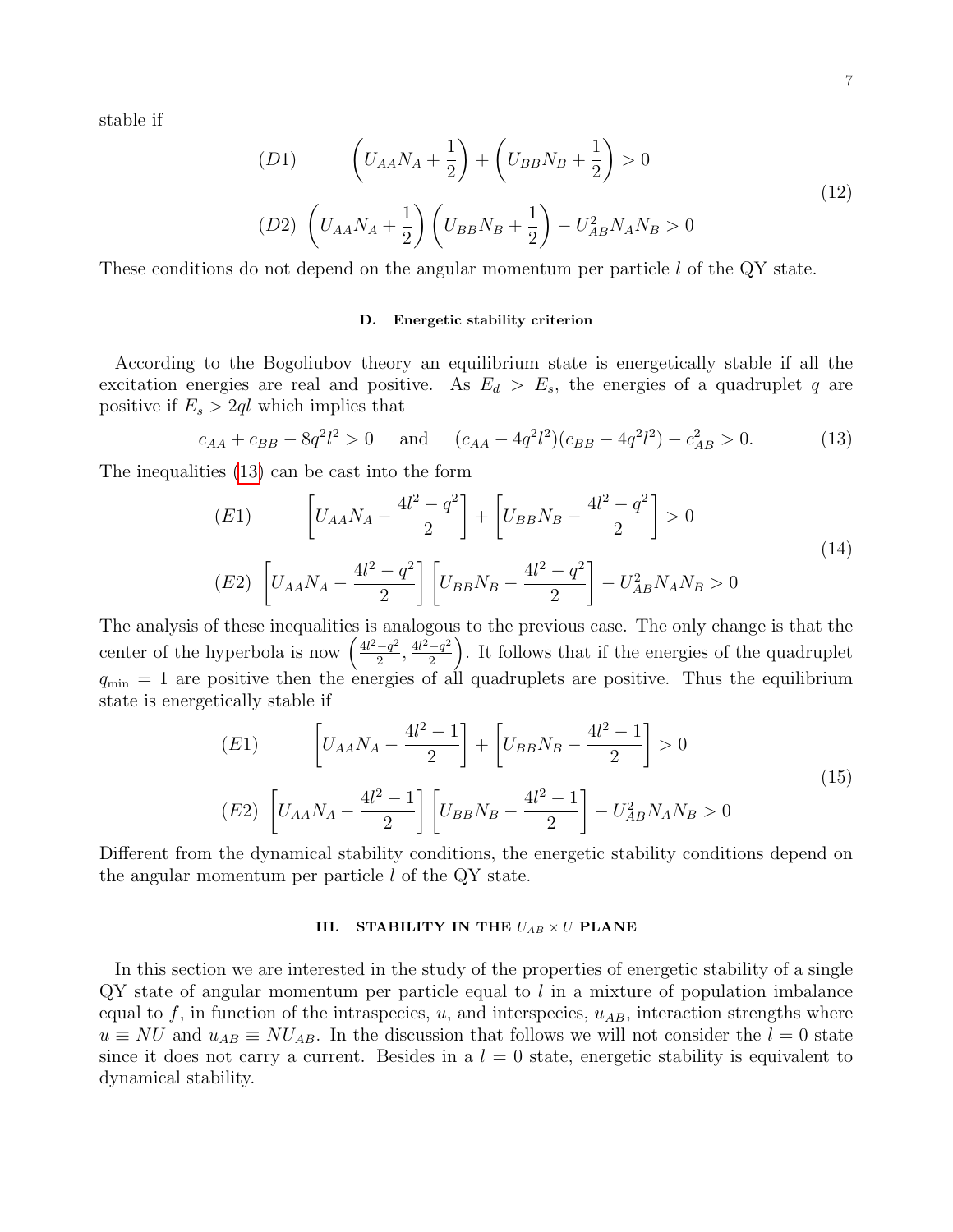### A. Energetic Stability

In terms of the system parameters the inequalities [\(15\)](#page-6-1) take the form

(E1) 
$$
u - (4l^2 - 1) > 0
$$
  
\n(E2)  $(4l^2 - 1)^2 - 2(4l^2 - 1)u + (1 - f^2)(u^2 - u_{AB}^2) > 0$  (16)

They are the inequalities that when satisfied define the region of the four-dimensional system parameters space where QY state is energetically stable. These inequalities can be expressed as

<span id="page-7-0"></span>(E1) 
$$
u - (4l^2 - 1) > 0
$$
  
\n(E2)  $\left[ u - \frac{4l^2 - 1}{1 - f^2} \right]^2 - u_{AB}^2 - \left[ \frac{(4l^2 - 1)f}{1 - f^2} \right]^2 > 0$  (17)

Fixed the values of l and f equal to the labels of the QY states,  $l = l_p$  and  $f = f_p$ , [\(17\)](#page-7-0) reduces to

(E1) 
$$
u - (4l_p^2 - 1) > 0
$$
  
\n(E2)  $\left[ u - \frac{4l_p^2 - 1}{1 - f_p^2} \right]^2 - u_{AB}^2 - \left[ \frac{(4l_p^2 - 1)f_p}{1 - f_p^2} \right]^2 > 0$  (18)

The next step is to determine the domains of these two inequalities. The inequality  $(E2)$  is a second order polynomial in  $u$  of roots equal to

<span id="page-7-2"></span>
$$
u_{\pm} = \frac{4l_{\rm p}^2 - 1}{1 - f_{\rm p}^2} \pm \sqrt{u_{AB}^2 + a^2(l_{\rm p}, f_{\rm p})}
$$
(19)

where

$$
a(l_{\rm p}, f_{\rm p}) = \left| \frac{(4l_{\rm p}^2 - 1)f_{\rm p}}{1 - f_{\rm p}^2} \right|.
$$
 (20)

The curves  $u = u_{\pm}$  are, respectively, the positive and negative branches of the hyperbola

<span id="page-7-1"></span>
$$
\left[u - \frac{4l_{\rm p}^2 - 1}{1 - f_{\rm p}^2}\right]^2 - u_{AB}^2 - \left[\frac{(4l_{\rm p}^2 - 1)f_{\rm p}}{1 - f_{\rm p}^2}\right]^2 = 0\tag{21}
$$

whose center is at  $\left(0, \frac{4l_{\rm p}^2-1}{1-t^2}\right)$  $1-f_{\rm p}^2$ ) and semi-major axis equal to  $a(l_p, f_p)$ . The positive branch has vertice at  $\left(0, \frac{4l_{\rm p}^2-1}{1-t}\right)$  $1-f_p$ ) and domain  $u > \frac{4l_p^2 - 1}{1 - f}$  $\frac{4l_p^2-1}{1-f_p}$  whereas the negative branch has vertice at  $\left(0, \frac{4l_p^2-1}{1+f_p}\right)$  $1+f_{\rm p}$  $\setminus$ and domain  $u < \frac{4l_p^2 - 1}{1 + f}$  $\frac{u_{p}-1}{1+f_{p}}$ . The inequality (E2) can be written as  $(u-u_{+})(u-u_{-}) > 0$  which is equivalent to (a)  $u - u_{+} > 0$  and  $u - u_{-} > 0$  or (b)  $u - u_{+} < 0$  and  $u - u_{-} < 0$ . Since  $u_{-} < u_{+}$ , it is easily seen that they reduce to (a)  $u - u_{+} > 0$  and (b)  $u - u_{-} < 0$ . The boundaries of inequalities  $u > u_+$  and  $u < u_-$  are, respectively,  $u = u_+$ , the positive branch, and  $u = u_-$ , the negative branch of the hyperbola [\(21\)](#page-7-1). The domain of (E2) is the internal region of the positive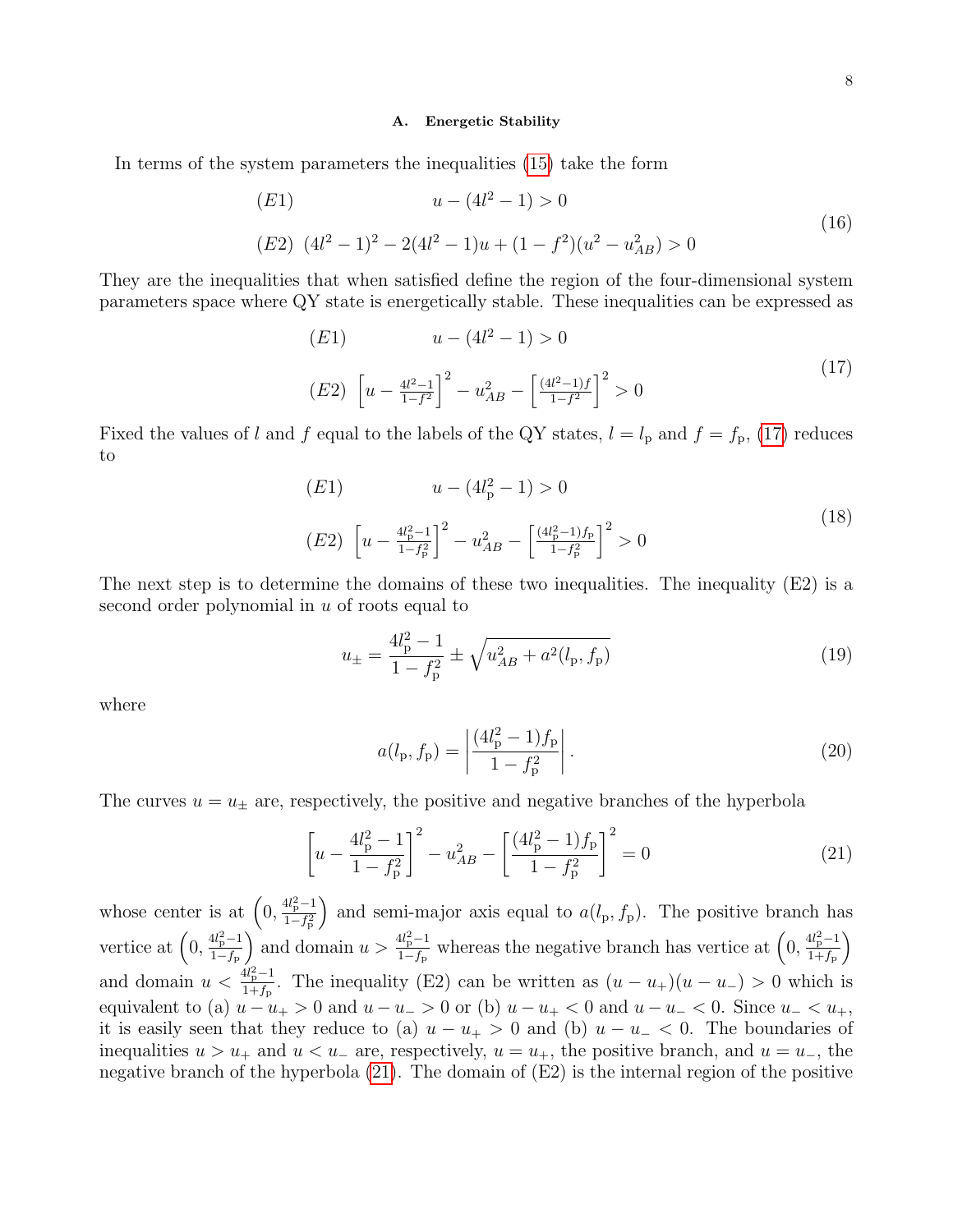branch if  $u > \frac{4l_p^2 - 1}{1 - f}$  $\frac{4l_p^2-1}{1-f_p}$  and the internal region of the negative branch if  $u < \frac{4l_p^2-1}{1+f_p}$  $\frac{^{44}\text{p}^{-1}}{1+f_\text{p}}$  with a gap in the u axis in the interval  $\frac{4l_{\rm p}^2-1}{1+t}$  $\frac{4l_{\rm p}^2-1}{1+f_{\rm p}} < u < \frac{4l_{\rm p}^2-1}{1-f_{\rm p}}$  $\frac{u_{p}-1}{1-f_{p}}$ . Turning to inequality (E1) we see that the boundary is the straight line  $u = 4l_p^2 - 1$  and the domain is the semi-plane  $u > 4l_p^2 - 1$ .

Now we should determine the intersection between (E1) and (E2). As  $\frac{4l_p^2-1}{1+f}$  $\frac{4l_{\rm p}^2-1}{1+f_{\rm p}} < 4l_{\rm p}^2-1 < \frac{4l_{\rm p}^2-1}{1-f_{\rm p}}$  $1-f_{\rm p}$ we see that the boundary of  $(E1)$  crosses the u axis in the gap region. As the region in the domain of (E1) is always greater than  $4l_p^2-1$  there is no overlap between the domains of (E1) and of the negative branch therefore the later is discarded. To conclude the energetic phase boundary is the positive branch of the hyperbola [\(21\)](#page-7-1) where the energetically stable domain is the internal region of this positive branch,

$$
u > \frac{4l_p^2 - 1}{1 - f_p^2} + \sqrt{u_{AB}^2 + a^2(l_p, f_p)}.
$$
\n(22)

### B. Energetic stability and the persistent currents

Our calculation of the stability diagrams in the  $u_{AB} \times u$  plane for different values of  $l_p$  and  $f_p$ is shown in Fig.1. We select a mixture of equal population  $f<sub>p</sub> = 0$  (0.50, 0.50), one of moderate imbalance  $f_{\rm p} = 0.50$  (0.25, 0.75) and one of rarefied minority component  $f_{\rm p} = 0.98$  (0.01, 0.99) where  $(n_A, n_B)$  are the fractions of atoms of each specie. For each value of  $f_p$  we consider  $l_p = 1, 2, 3$ . The light gray area is the region in the  $u_{AB} \times u$  plane where the QY state is energetically stable, consequently, capable to sustain a persistent current. The orange curve is the phase boundary in the  $u_{AB} \times u$  plane which is the positive branch of hyperbola  $u = u_+$  with  $u_+$  given in Eq. [\(19\)](#page-7-2).

The phase boundary in the  $u_{AB} \times u$  plane depends on the parameters  $l_p$  and  $f_p$  through the dependence of the hyperbola parameters on these quantities. In Fig.1 it is displayed the graphs of the phase boundaries with different values of  $f_p$  (rows in Fig.1) and  $l_p$  (columns in Fig.1) which exhibit the dependence of this curve on these quantities. Our interest is to establish how the phase boundary in the  $u_{AB} \times u$  plane (orange curve in Fig.1) changes when  $f<sub>p</sub>$  varies from 0 to 1. For  $f_{\rm p} = 0$  the phase boundary are the straight lines  $u = 4l_{\rm p}^2 - 1 + |u_{AB}|$  which coincides with the asymptotes of the hyperbola. For  $f_p \neq 0$ , u is an increased function of  $|u_{AB}|$  with minimum at  $u_{AB} = 0$ , the value of u at this minimum equal to  $u_{\min}(l_p, f_p) = \frac{4l_p^2 - 1}{1 - f_p}$  $\frac{H_{\rm p}-1}{1-f_{\rm p}}$ . When  $f_{\rm p}$ starts to increase it appears a range of values of  $u_{AB}$  for which u is nearly a constant equal to  $u_{\text{min}}(l_{p}, f_{p})$ . This range of values of  $u_{AB}$  defines a domain in the  $u_{AB}$  axis that we called the lower region. The lower region is defined by all values of  $u_{AB}$  satisfying the inequality  $\frac{|u_{AB}|}{a(l_p,f_p)} \ll 1$ . To leading order, the phase boundary  $u = u_+$  has identical values equal to  $u_{\min}(l_p, f_p)$  at any  $u_{AB}$  in the lower region. If  $f_{\rm p}$  continuous to increase,  $a(l_{\rm p}, f_{\rm p})$  increases and the lower region grows and in the limit  $f_{\rm p} \to 1$   $(a \to \infty)$  the domain of the lower region is all the  $u_{AB}$  axis, u is independent of  $u_{AB}$  and equal to  $u_{min}(l_p, f_p)$ . The exact calculations displayed in Fig. 1 confirm the above behavior.

To continue our discussion we will investigate the  $f_{\rm p} \rightarrow 1$  limit of the mixture in a different context. In the previous discussion, it was shown that the  $f_{\rm p} \rightarrow 1$  limit of the phase boundary in the  $u_{AB} \times u$  plane is independent of  $u_{AB}$ . This suggests the interpretation that, in this limit,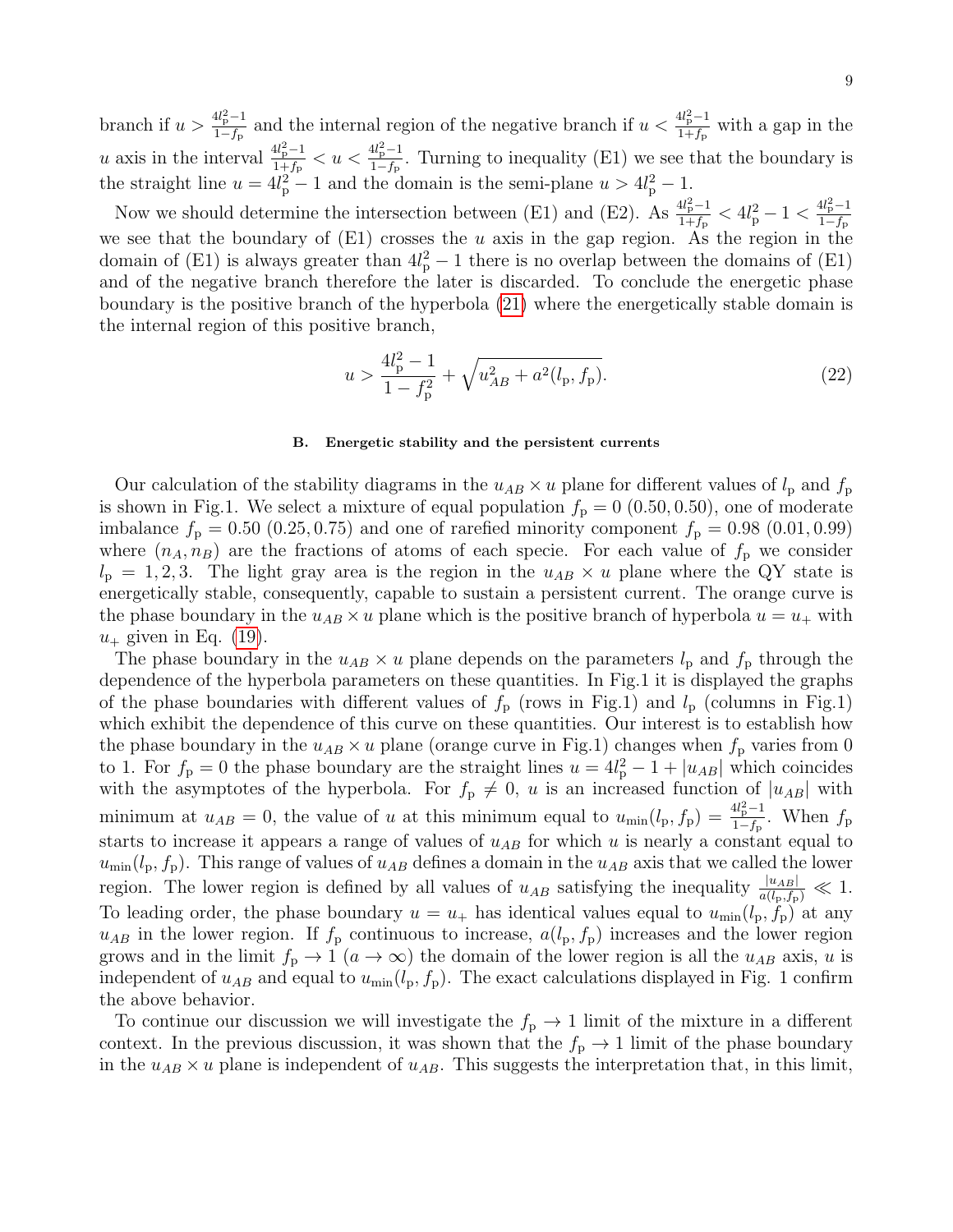

FIG. 1: (Color online) Stability diagrams in the  $u_{AB} \times u$  plane for different values of population imbalance  $f_{\rm p}$  (rows) and angular momentum per particle  $l_p$  (columns). Each pair of values  $l_p$  and  $f_p$  selects a QY state. The light gray area is the region in the  $u_{AB} \times u$  plane where the QY state is energetically stable, consequently, capable to sustain persistent currents. The orange curve is the phase boundary in the  $u_{AB} \times u$  plane which is the positive branch of the hyperbola [\(21\)](#page-7-1). These graphs exhibit the dependence of the phase boundary in the  $u_{AB} \times u$  plane on the parameters  $f_p$  and  $l_p$ . Indeed when  $f_p$  starts to increase, for a fixed value of  $l_p$ , the region where the phase boundary is nearly constant increases and in the limit  $f_{\rm p} \to 1$  the phase boundary is a constant equal to  $u_{\rm min}(l_{\rm p}, f_{\rm p}) = \frac{4l_p^2 - 1}{1 - f_{\rm p}}$ . Notice that  $u = u_+$  grows very fast when  $f_{\rm p}$  approaches 1.

we have a mixture of two non-mutually interacting gases: a majority component and a rarefied minority component. Of course the condition of energetic stability of the mixture reduces to conditions of energetic stability for each component [\(15\)](#page-6-1) (a)  $u > \frac{4l_p^2-1}{2n}$  $\frac{d_{\rm p}^2 - 1}{2n_A}$  and (b)  $u > \frac{4l_{\rm p}^2 - 1}{2n_B}$  $\frac{a_{p}-1}{2n_{B}}$ . As  $n_A \ll n_B$  we see that (b) is automatically satisfied if (a) is satisfied. Therefore the condition of energetic stability is given by  $u > \frac{4l_p^2 - 1}{1 - f}$  $\frac{4l_{\rm p}^2-1}{1-f_{\rm p}}$  since  $n_A = \frac{1-f_{\rm p}}{2}$  $\frac{-f_p}{2}$ . Note that the boundary  $u = \frac{4l_p^2 - 1}{1 - f_p}$  $1-f_p$ coincides with the  $f_{\rm p} \to 1$  limit of the phase boundary in the  $u_{AB} \times u$  plane. Therefore we conclude that the stability of the mixture when  $f_{\rm p} \rightarrow 1$  is dominated by the stability of the minority component.

# IV. STABILITY IN THE  $l \times f$  PLANE

Here we adopt the standard procedure of consider  $l$  and  $f$  as continuous and unbounded quantities. However the physical values of l and f are restricted to the sector of  $l \times f$  plane of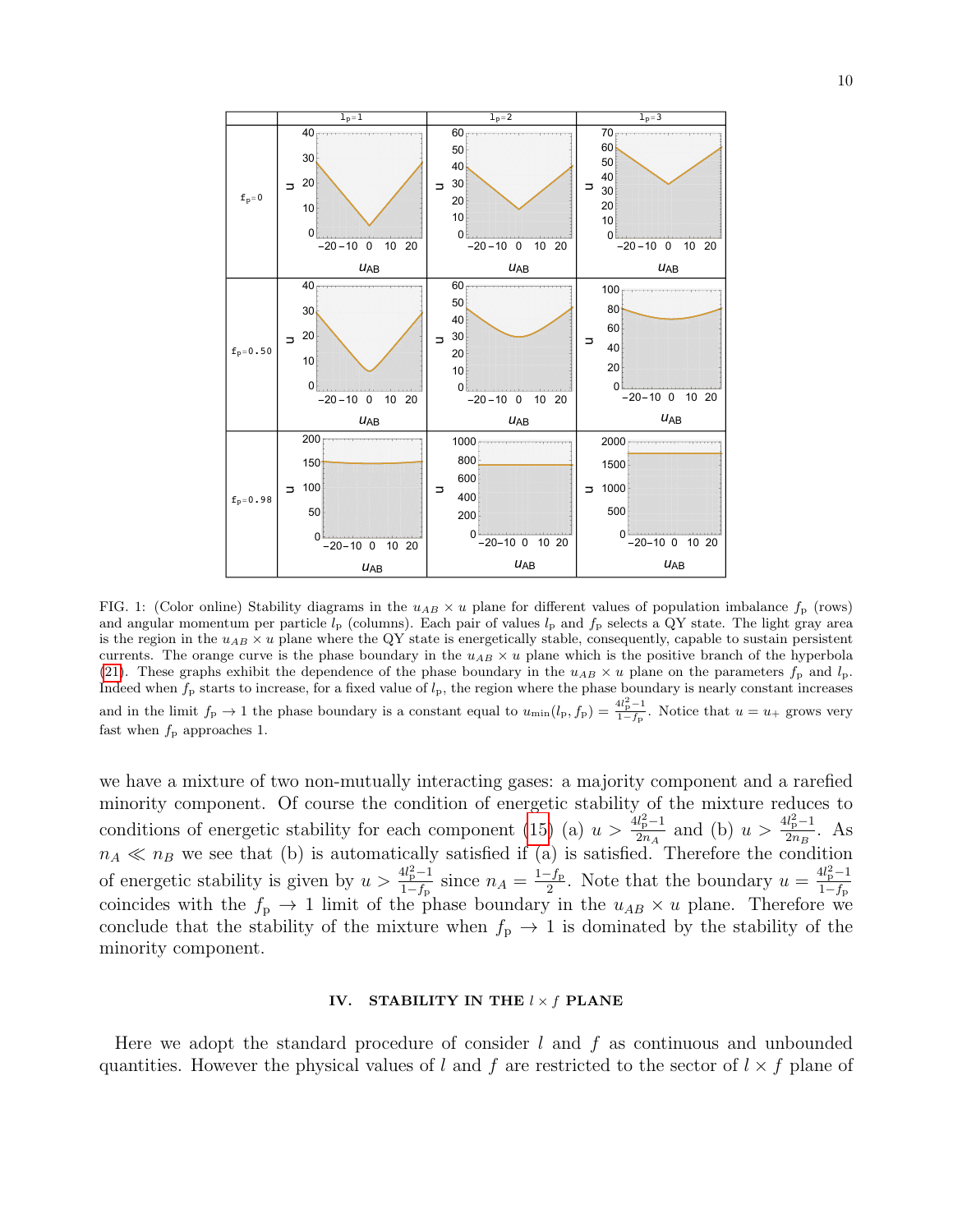physical significance (SPS) defined by the inequalities  $-\infty < l < \infty$  and  $-1 \le f \le 1$ . In our study of energetic stability in the  $l \times f$  plane we found useful to extend the discussion to include dynamical stability. In this section, our task in this section is mainly to determine for fixed values of u and  $u_{AB}$ ,  $u = u_{\rm p}$  and  $u_{AB} = u_{ABp}$ , which are the energetically stable QY states.

### A. Dynamical Stability

The inequalities [\(12\)](#page-6-2) can be written as

(D1) 
$$
u_p > -1
$$
  
(D2)  $f^2 < p(0)$  (23)

where  $p(0)$  is the polynomial  $p(l)$ ,

<span id="page-10-0"></span>
$$
p(l) = \frac{(4l^2 - 1 - u_{\rm p})^2 - u_{ABp}^2}{u_{\rm p}^2 - u_{ABp}^2},\tag{24}
$$

evaluated at  $l = 0$ , where we already fix the values of the interaction strengths. The inequalities (D1) and (D2) are equivalent to

(D1) 
$$
u_p > -1
$$
  
(D2)  $-\sqrt{p(0)} < f < \sqrt{p(0)}$  (25)

Thus we can assert that the dynamically stable domain in the  $l \times f$  plane is the stripe  $-\sqrt{p(0)}$  <  $f < \sqrt{p(0)}$ . As  $p(0)$  is always greater than 1 the SPS is immersed in the dynamically stable domain. This lead us to conclude that all the QY states are dynamically stable, see Fig. (2a).

### B. Energetic stability

The dynamically stable domain can be split as the union of two disjoint domains: the energetically stable and unstable domains. Besides we can define two limits: one when dynamical stability is equivalent to energetic stability and the other when dynamical stability is equivalent to energetic instability. Having said this, to start our discussion we write the inequalities (E1) and (E2) in the form

(E1) 
$$
l^2 < \frac{u_p + 1}{4}
$$
  
\n(E2)  $f^2 < p(l)$  (26)

with  $p(l)$  given in Eq. [\(24\)](#page-10-0). We begin the analysis by the inequality (E2). As  $f^2$  is a positive quantity,  $p(l)$  cannot be negative which requires that we determine its sign.  $p(l)$  is a quadratic polynomial in  $l^2$  whose positive roots are

$$
l_{+}^{2} = \frac{1}{4}(u_{\rm p} + 1 + |u_{AB\rm p}|) \quad \text{and} \quad l_{-}^{2} = \frac{1}{4}(u_{\rm p} + 1 - |u_{AB\rm p}|). \tag{27}
$$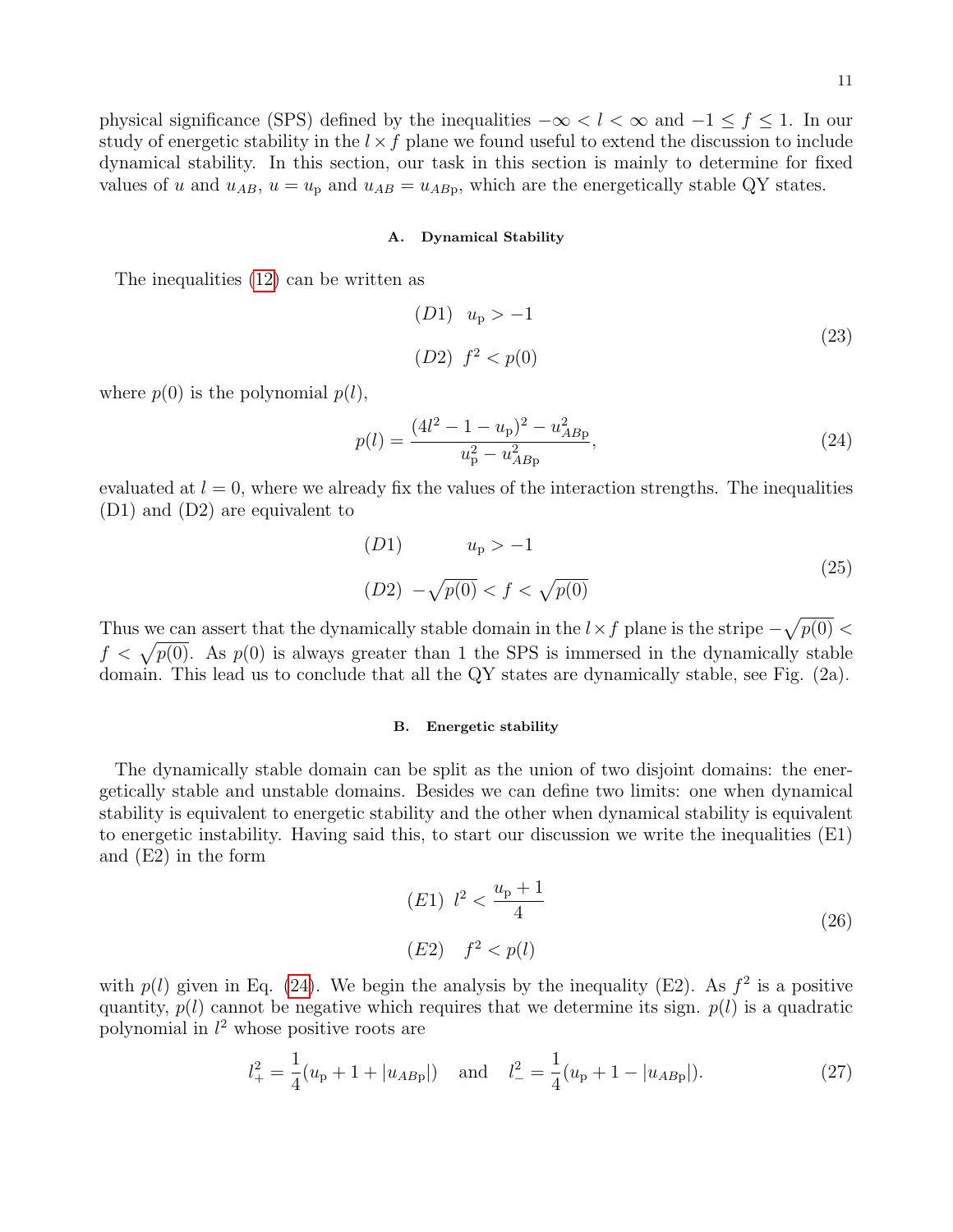It is well known that once we know the roots the sign of the polynomial are easily determined: (a)  $p(l) > 0$  if (i)  $l^2 > l^2_+$  or (ii)  $l^2 < l^2_-$ ; (b)  $p(l) < 0$  if  $l^2_- < l^2 < l^2_+$ . The inequalities (a) are equivalent to (i)  $l > l_+$  or  $l < -l_+$  and (ii)  $-l_- < l < l_-$ . On the other hand the case (b) has no physical significance and it will be discard. This implies that the positive values of  $p(l)$  have gaps in the intervals  $-l_{+} < l < -l_{-}$  and  $l_{-} < l < l_{+}$ .

In the region where  $p(l) > 0$  we can write the inequality (E2) as  $(f + \sqrt{p(l)})(f - \sqrt{p(l)}) < 0$ which is equivalent to (a)  $f < \sqrt{p(l)}$  and  $f > -\sqrt{p(l)}$  or (b)  $f > \sqrt{p(l)}$  and  $f < -\sqrt{p(l)}$ . The two inequalities in (b) are incompatible leaving only the inequalities in (a). At this stage we point out that inequalities (E1) and (E2) are equivalent to

(E1) 
$$
l^2 < \frac{u_p + 1}{4}
$$
  
\n(E2)  $-\sqrt{p(l)} < f < \sqrt{p(l)}$  (28)

where we see that (E2) is the intersection of the inequalities  $f < \sqrt{p(l)}$  and  $f > -\sqrt{p(l)}$ . The boundary of inequality  $f < \sqrt{p(l)}$  is the curve  $f = \sqrt{p(l)}$ . In the interval  $-l_- < l < l_, f$ vanishes at the extrema,  $f(\pm l_{-}) = 0$ , and for l positive (negative) it is a decreased (increased) function of l with a maximum at  $l = 0$  and the value of f at the maximum always greater than 1 and equal to  $p(0)$ . In the intervals  $-l_{+} < l < -l_{-}$  and  $l_{-} < l < l_{+}$  there is a gap and, at last, in the intervals  $l > l_+$  and  $l < -l_+$ , f vanishes at the extrema,  $f(\pm l_+) = 0$ , and it is a (increased) decreased function of l. However they cannot increase (decrease) indefinitely since they hit the boundary of dynamical stability at the points  $l = \pm \sqrt{\frac{u_{\rm P}^2 + 1}{2}}$  $\frac{1}{2}$ . The boundary of inequality  $f > -\sqrt{p(l)}$  is the curve  $f = -\sqrt{p(l)}$  which is the reflection with respect to the l axis of the boundary  $f = \sqrt{p(l)}$ . The domain of (E2),  $f^2 - p(l) < 0$ , is the intersection of these two domains. Turning to (E1) we can show that its domain is the stripe  $-\sqrt{\frac{u_{p}+1}{4}} < l < \sqrt{\frac{u_{p}+1}{4}}$ where the boundaries are the straight lines  $l = \pm \sqrt{\frac{u_{p}+1}{4}}$  $\frac{1}{4}$ .

To determine the intersection of (E1) and (E2) notice that as  $l_- < \sqrt{\frac{u_p+1}{4}} < l_+$ , the boundaries of  $(E1)$  cross the l axis in the gap regions. As the domain of  $(E1)$  is the internal region of the stripe we see that (E1) discards the domains in the  $l < -l_{+}$  and  $l > l_{+}$  regions leaving only the domain in the  $-l_-\lt l_+ \lt l_-\text{region}$ . Thus the domain of energetic stability given by the intersection of (E1) and (E2) is specified by the inequalities  $-l_{\text{crit}} < l < l_{\text{crit}}$  and  $-f_{\text{crit}}(l) < f < f_{\text{crit}}(l)$  where  $l_{\text{crit}} = l_{-}$  and  $f_{\text{crit}}(l) = \sqrt{p(l)}$  are equal to

$$
l_{\rm crit} = \frac{1}{2} \sqrt{u_{\rm p} + 1 - |u_{AB\rm p}|} \quad \text{and} \quad f_{\rm crit}(l) = \sqrt{\frac{(4l^2 - 1 - u_{\rm p})^2 - u_{AB\rm p}^2}{u_{\rm p}^2 - u_{AB\rm p}^2}} \tag{29}
$$

The phase boundary is the closed curve  $f = f_{\text{crit}}(l)$  if  $-l_- < l < l_-$  and  $0 < f < \sqrt{p(0)}$  and  $f = -f_{\text{crit}}(l)$  if  $-l_- < l < l_-$  and  $-\sqrt{p(0)} < f < 0$  where the energetic stability domain is the internal region of this closed curve. In Fig. (2a) we present the stability diagram in the  $l \times f$ plane.

Until now we consider l and f as continuous and unbounded quantities defined in all  $l \times f$  plane. However from the viewpoint of the physics, the correspondence between points of coordinates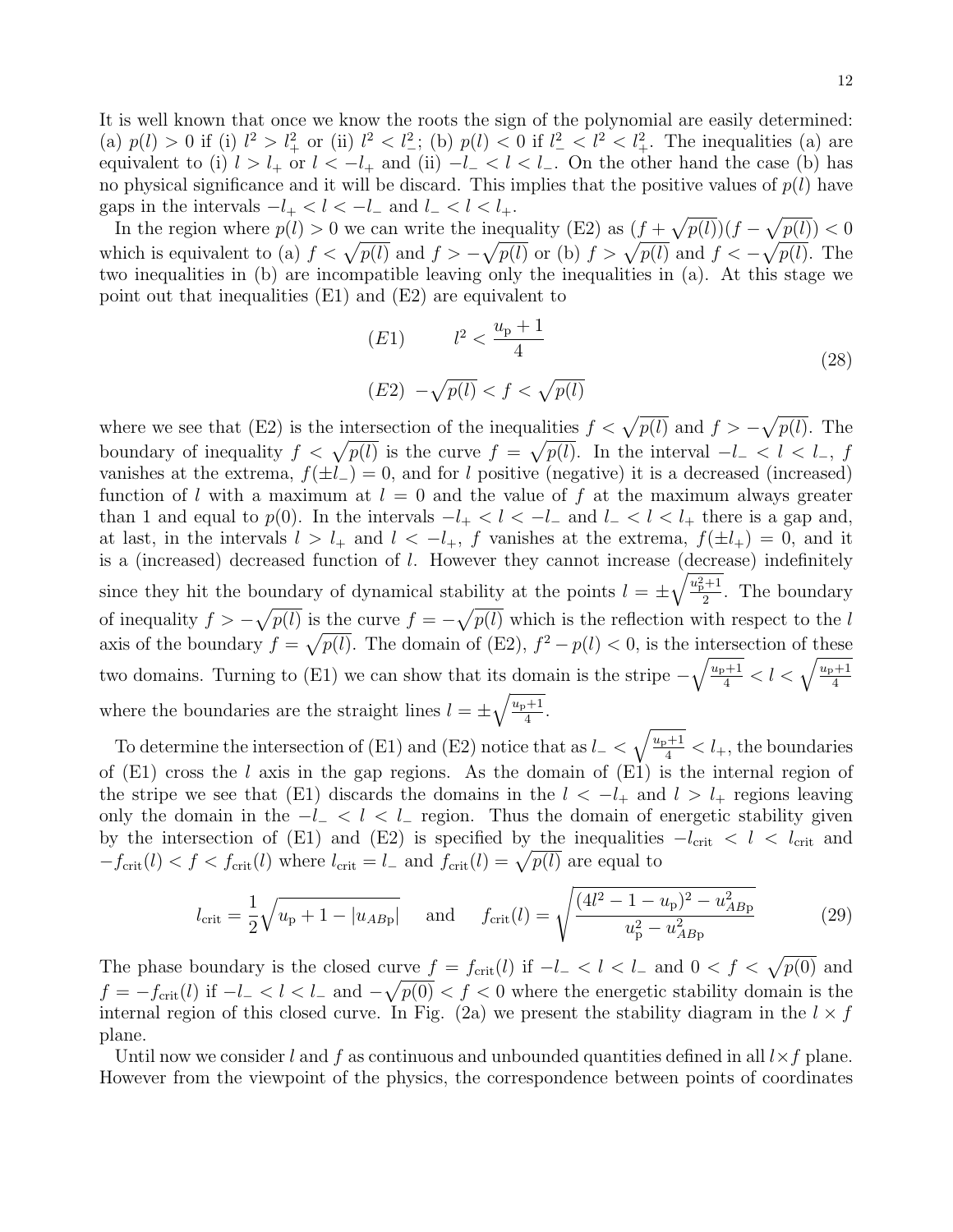$(l, f)$  and QY states is restricted to the SPS. Thus, what is physically significant is to present the stability diagram in the SPS which is determined by the overlap of the SPS and the stability diagram in all  $l \times f$  plane. As a consequence of this overlap the energetic phase boundary is now the curve

$$
f = \begin{cases} \pm f_{\text{crit}}(l) & \text{if } -l_- < l < -\frac{1}{2} \\ \pm 1 & \text{if } -\frac{1}{2} < l < \frac{1}{2} \\ \pm f_{\text{crit}}(l) & \text{if } \frac{1}{2} < l < l_- \end{cases} \tag{30}
$$

and the energetically stable domain is the internal region of this curve. Notice that the curve for the negative values of f are the reflection with respect to the l axis of the curve for the positive values, see Fig.  $(2b)$  and  $(2c)$ . The energetically stable QY states are those whose corresponding points in the SPS are in the energetically stable domain in the  $l \times f$  plane.



FIG. 2: (Color online) (a) Stability diagram in the  $l \times f$  plane for  $U_p = 0.05$ ,  $U_{ABp} = 0.95U_p$  and  $N = 10^5$ . The dynamically unstable domains are the semi-planes  $|f| > \sqrt{p(0)}$  (green area). In turn, the dynamically stable domain is the stripe  $|f| < \sqrt{p(0)}$  which is splitted into two disjoint domains, an energetically stable (light gray area) and an energetically unstable (dark gray area). The energetic phase boundary is a closed curve (orange curve) tangent to the dynamical phase boundaries. The overlap of the SPS and the stability diagram in all  $l \times f$  plane excludes the semi-planes  $|f| > 1$ . The energetic phase boundary in the SPS is the orange curve for  $\frac{1}{2}$  < |l| < l− and the red line for  $|l| < \frac{1}{2}$ . As  $\sqrt{p(0)} > 1$  the SPS is immersed in the dynamically stable domain, therefore, there is a region of this domain excluded by the overlap which are the stripes  $1 < f < \sqrt{p(0)}$  and  $-\sqrt{p(0)} < f < -1$ , see figures (b) and (c). Notice that in our case  $\sqrt{p(0)}$  is nearly equal to one (see vertical scale in (b) and (c)).

Since in our discussion we consider only  $l \neq 0$ , we study the stability in a region of the SPS defined by  $|l| > 1$ . The property that  $f_{\text{crit}}(l)$  is a decreased function of l and that  $f\left(\frac{1}{2}\right)$  $(\frac{1}{2}) = 1$ guarantee that one is an upper bound of  $f_{\rm crit}(l)$ . To display the stability diagram in the SPS we need to specify the values of  $u_p$  and  $u_{ABp}$ . The strength  $u_{ss'} = NU_{ss'}$  is proportional to N which is the total number of atoms in the mixture and  $U_{ss}$  is the interaction strength between atoms of species s and s', in units of  $\frac{\hbar^2}{2M}$  $\frac{\hbar^2}{2MR^2}$ , independent of N. Thus even when the states of the mixture are unchanged we can change the values of  $u_{ss'}$  by varying N. In Reference [5] they work with a mixture of two hyperfine states of <sup>87</sup>Rb, the  $F = 1$ ,  $m_F = 1$  and  $F = 1$ ,  $m_F = 0$  states. Since the purpose of the calculations is to illustrate the properties of the QY states discussed in this section, we only demand that the magnitude of the chosen values of the interaction strengths be roughly of the order of the experimental values. We choose  $U_{\rm p} = 0.05$  and  $U_{ABp} = 0.95 U_{\rm p}$ , in units of  $\frac{\hbar^2}{2M}$  $\frac{\hbar^2}{2MR^2}$ . In Fig. (3) we present the stability diagram in the SPS for different values of N.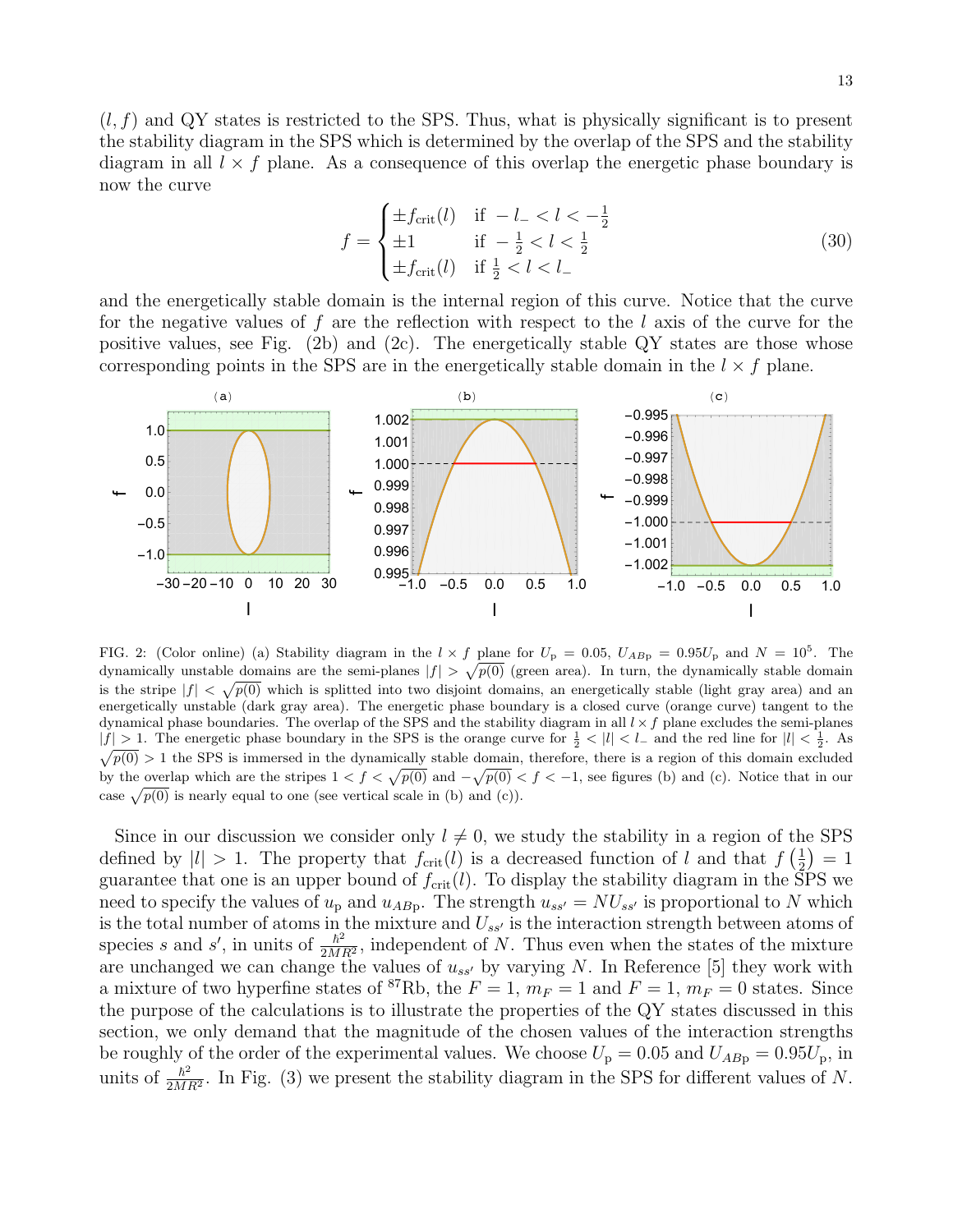An inspection of these graphs shows that, for fixed values of  $N$ ,  $f_{\rm crit}(l)$  is a decreased function of l where the size of the window of stability,  $0 \le f < f_{\rm crit}(l)$ , is largest for  $l = 1$  diminishing when l increases and vanishing at  $l = l_{\text{crit}}$ . These graphs also show that  $f_{\text{crit}}(1)$  is weakly dependent on N and nearly equal to one. Concerning  $l_{\rm crit}$ , an exam of these graphs reveals that  $l_{\rm crit}$  is a increased function of N which has a moderate value equal to  $Floor[7.9] = 7$  at  $N = 10^5$ , panel (c), [\[21\]](#page-15-13). If N decreases,  $l_{\text{crit}}$  also decreases and at  $N = 10^4$ , which is one order of magnitude smaller than the  $N = 10^5$  mixture,  $l_{\rm crit}$  is equal to Floor[2.5] = 2. This means that at this value of N, only QY states with  $l = 1$  can be energetically stable. Besides, these small values of  $l_{\rm crit}$ help a possible experimental observation of these effects. If we further lower the value of  $N$ , we can reach a point where all the energetically stable QY states disappear. This happens when  $l_{\text{crit}}$  < 1 which requires that  $N \leq 1.2 \times 10^3$ , two orders of magnitude smaller than the  $N = 10^5$ mixture.



FIG. 3: (Color online) Stability diagrams in the SPS for  $U_p = 0.05$ ,  $U_{ABp} = 0.95U_p$  and for different values of N. The energetically stable QY states are those whose corresponding points in the SPS are localized in the energetically stable domain (light gray area). An inspection of the graphs for fixed values of N shows that  $f_{\rm crit}(l)$  is a decreased function of l whose largest value occur at  $l = 1$  vanishing at  $l = l_{\text{crit}}$ . In the graphs we see that  $f_{\text{crit}}(1)$  is weakly dependent of N and nearly equal to one. Concerning  $l_{\rm crit}$ , the graphs show that  $l_{\rm crit}$  is a decreased function of N reaching small values at  $N = 10<sup>4</sup>$  which helps the experimental observation of these effects. If N decreases there is a point where  $l_{\rm crit} < 1$  and, in this case, all energetically stable QY states disappear.

### V. SUMMARY AND CONCLUSIONS

In this article we investigate the stability of quantized yrast states in a mixture of two distinguishable equal mass bosonic atoms confined in a ring. We focus our investigation in the study of the energetic stability of the QY states since the Bloch analysis and the Bogoliubov theory establishes that only energetically stable QY states are capable of sustain a persistent current.

Based on physical considerations the stability is studied in two different two dimensional planes. One is when we are studying the stability of a single QY state. In this case the study is realized in the  $U_{AB} \times U$  plane spanned by the system parameters  $U_{AB}$  and U with fixed values of  $l$  and  $f$  equal to the labels of the QY state. We found that the energetic phase boundary is the positive branch of a hyperbola and the energetically stable domain is the internal region of this positive branch. The stability as function of the interaction strengths follows from the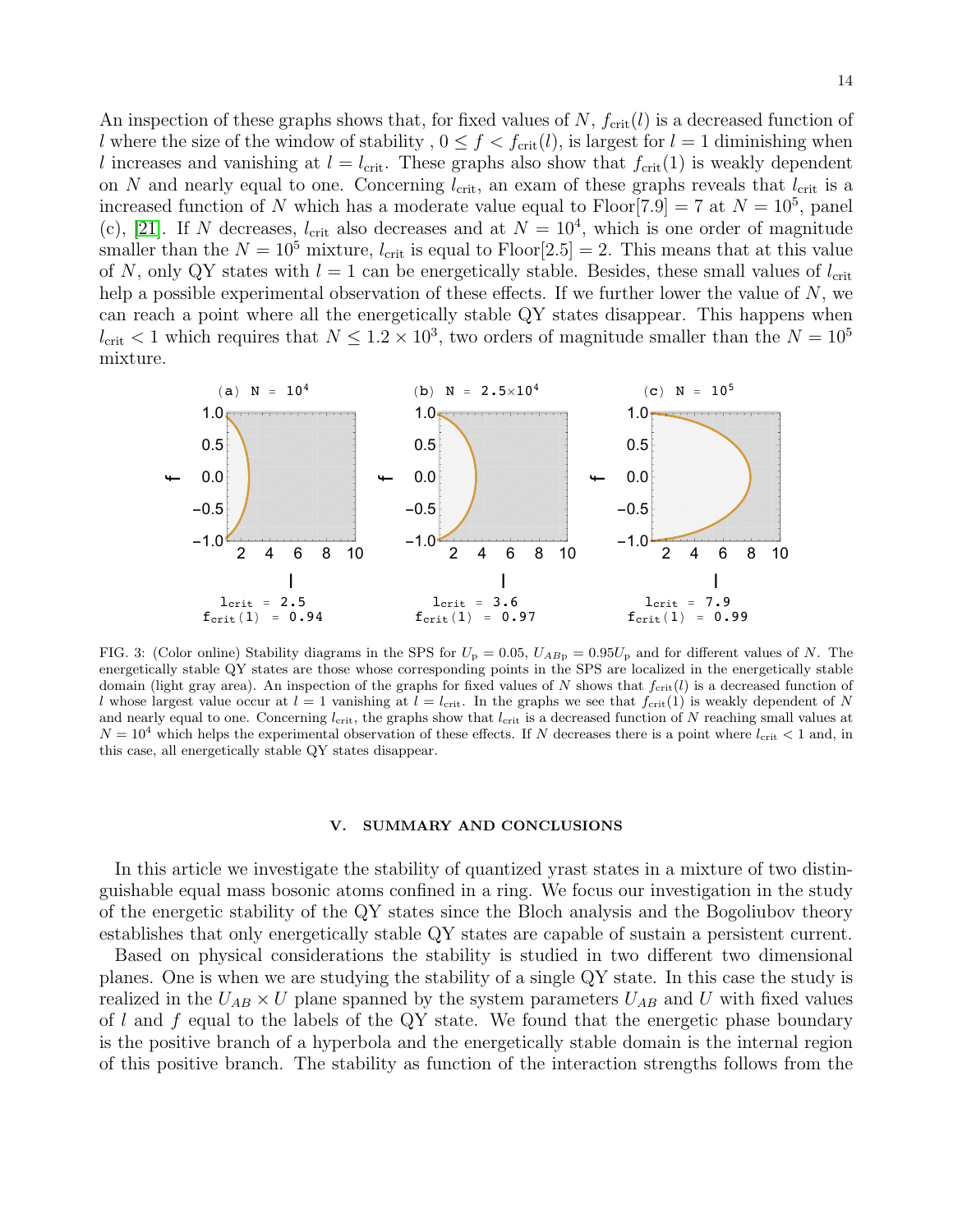difficult. An investigation of the stability of the mixture in the rarefied limit  $(f \to 1)$  suggests that we have a mixture of two non mutually interacting gases: the majority and the minority rarefied components. The stability of the mixture is dominated by the stability of the rarefied minority component.

The other is when we are studying the stability at a fixed dynamics. In this case the stability is studied in the  $l \times f$  plane spanned by the system parameters l and f with fixed values of the interaction strengths. In this case we extended the investigation to include the study of dynamical stability. In our procedure we begin considering  $l$  and  $f$  as continuous and unbounded quantities defined in all  $l \times f$  plane. We present the stability diagram in this plane which shows that the energetic phase boundary is a closed curve and the energetically stable domain is the internal region of this curve. Until now we consider  $l$  and  $f$  as continuous and unbounded quantities. However, from the viewpoint of physics, f is a bounded quantity and the correspondence between points in the  $l \times f$  plane and QY states is now restricted to the sector of the  $l \times f$  plane of physical significance (SPS) defined by inequalities  $-\infty < l < \infty$ and  $-1 \leq f \leq 1$ . What is physically significant is the stability diagram in the SPS determined by the overlap of the stability diagram in all  $l \times f$  plane and the SPS. Loosely speaking the stability diagram in the SPS is distilled from the stability diagram in  $l \times f$  plane. To reproduce experimentally the stability diagram in the SPS it is necessary to determine the stability of all QY states, which can be done.

At this point we would like to detach interesting properties of the QY states unveiled in our detailed discussion of the properties of the stability diagram in the SPS. They are: (a) All  $\mathbf{QY}$  states are dynamically stable; (b) Exist a  $l_{\rm crit}$  in the sense that there is none energetically stable QY state with  $l > l_{\text{crit}}$ . In other words,  $l_{\text{crit}}$  is an upper bound of the possible values of l carried by an energetically stable QY state; (c) l<sub>crit</sub> is an increased function of  $u_p - |u_{ABp}|$ . Therefore it decreases when  $u_{\rm p} - |u_{AB_{\rm p}}|$  decreases, eventually reaching values of  $u_{\rm p} - |u_{AB_{\rm p}}|$ where  $l_{\text{crit}} < 1$ . This happens when  $u_{\text{p}} - |u_{AB_{\text{p}}}| \leq 3$ , in which case all the energetically stable  $\mathbf{QY}$  states disappear; (d) There is a  $f_{\text{crit}}(l)$  in the sense that, for a given l, only  $\mathbf{QY}$  states with f in the interval  $0 \le f < f_{\rm crit}(l)$  are energetically stable. As  $f_{\rm crit}(l)$  is a decreased function of l, its largest value occur at  $l = 1$ , diminishing when l increases and vanishing when  $l = l_{\rm crit}$ .

Follows from item (d) that the half-half  $f = 0$  mixture is the most energetically stable whereas mixtures where one of the components is a rarefied gas  $(f \to 1)$  are the most energetically unstable. In other words, small  $f$  are fundamentally energetically stable and large  $f$  fundamentally energetically unstable.

In our model we are probing the stability of small oscillations of the mixture in the neighborhood of an equilibrium state. In other words, we are probing the stability of its normal modes. In this case the unstable normal modes are responsible for the emergency of the instability. In the experimental determination of the stability we should follow the time evolution of a state constructed by the action of a weak perturbation of the equilibrium state. Reference [5] is the first experimental work on persistent currents in a mixture. An analysis of the experimental data by our model is beyond its scope since the mechanism which generate the instability in the experiment of Reference [5] is entirely different from the mechanism in our model.